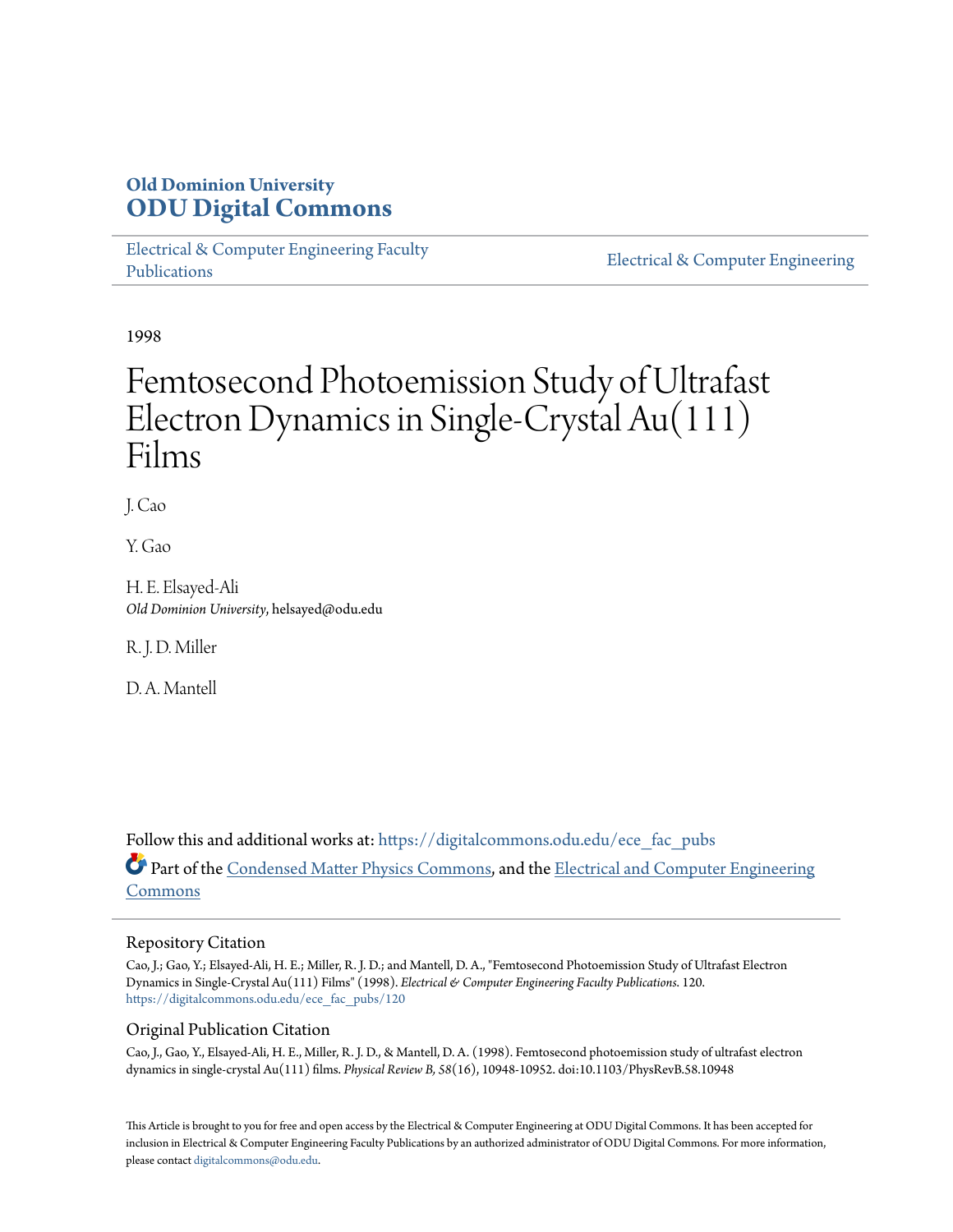#### **Femtosecond photoemission study of ultrafast electron dynamics in single-crystal Au**"**111**… **films**

J. Cao\* and Y. Gao

*Center for Photoinduced Charge Transfer and Department of Physics and Astronomy, University of Rochester, Rochester, New York 14627*

H. E. Elsayed-Ali

*Department of Electrical and Computer Engineering, Old Dominion University, Norfolk, Virginia 23529*

R. J. D. Miller

*Departments of Chemistry and Physics, 60 St. George Street, University of Toronto, Toronto, Ontario, Canada M5S 1A7*

#### D. A. Mantell

*Webster Research Center, Xerox Corporation, Webster, New York 14580* (Received 17 February 1998)

The energy-dependent relaxation of photoexcited electrons has been measured by time-resolved two-photon photoemission spectroscopy on single-crystal Au $(111)$  films with thickness ranging from 150 to 3000 Å. It is found that the energy-dependent relaxation does not show any significant thickness dependence, which indicates that electron transport is a much slower dynamical process in the near-surface region than expected from bulk properties. Furthermore, lifetimes of the photoexcited electrons can be fitted well by the Fermi-liquid theory with a scaling factor plus an effective upper lifetime. This observation enables separation of electronelectron scattering, and to a lesser extent electron-phonon scattering, processes from electron-transport effects on the surface dynamics.  $[$0163-1829(98)04840-1]$ 

Recently, the ultrafast dynamics of excited electrons on metal surfaces has become an active area of investigation due to the development of femtosecond time-resolved surface-sensitive techniques. Time-resolved two-photon photoemission (TR-TPPE) has been used as an approach to measure the energy-dependent lifetimes of the photoexcited electrons on different metal surfaces. $1-6$  It is found that the relaxation lifetimes of photoexcited electrons are in the femtosecond time scale and decrease rapidly with their excitation energy above the Fermi level  $(E_F)$ , depending upon the specific band structure. For the higher excited states (with excitation energy larger than 0.5 eV above the  $E_F$ ), the ultrashort electron lifetimes can be attributed to the strong electron-electron scattering processes due to the large available phase space. However, for the low-excitation states very close to the Fermi level, the relaxation mechanism is still unclear. This is because several other relaxation mechanisms besides electron-electron scattering have to be considered. First, since the lifetimes of these low-energy electrons become infinitely long as they approach  $E_F$  according to the Fermi-liquid theory  $(FLT)$  for electron-electron scattering,<sup>7,8</sup> other scattering mechanisms, such as electron-phonon scattering (*e*-*p*) and scattering by defects, become more important or even dominant. Second, when excited electrons are generated by absorption of an optical pulse, the exponential population gradient that results from linear absorption leads to diffusive and ballistic motion of the excited electrons away from the optically probed surface region. This electron transport provides an additional decay component to the photoexcited electron population at the surface, and could impose an upper lifetime limit to the study of electron dynamics by surface-sensitive time-resolved two-photon

photoemission. Therefore, to understand the relaxation processes at these lower excited states, an experiment capable of identifying the role of each of these mechanisms is required.

In this paper, we present femtosecond time-resolved photoemission studies of electron dynamics on single-crystal  $Au(111)$  films, epitaxially grown on mica, with thicknesses ranging from 150 to 3000 Å. For the 150-Å film, since its thickness is comparable to the optical probe depth  $(170 \text{ Å}$  for  $3.2$ -eV photons in gold) and the mean free path of photoelectrons  $(120 \text{ Å}$  for photoelectrons with energies 3.2 eV above  $E_F$ ), the photoexcited electrons are spatially confined within the surface-probed region and the relaxation from electron transport is greatly reduced or even completely eliminated. Therefore, the lifetimes of the photoexcited electrons are solely determined by the scattering processes (electronelectron and, to a lesser extent, electron-phonon) other than transport. In addition, by measuring the dependence of electron relaxation on the film thickness, the contribution of electron transport to the population decay of the lower-energy electrons, excited slightly above the Fermi level, can be investigated. This approach enables the transport contribution to be separated from the electron relaxation through scattering. We find that the electron transport is a much slower dynamical process in the near-surface region than expected from bulk properties, and lifetimes of the photoexcited electrons can be fitted well by the Fermi-liquid theory with a scaling factor plus an effective upper time limit.

The TR-TPPE technique used to measure surface electron dynamics is described in more detail elsewhere.<sup>2,6,10</sup> Briefly, the output pulse of a Ti:sapphire laser (photon energy  $1.45 1.70$  eV, pulse width 40 fs, and repetition rate 82 MHz) is first frequency doubled with a  $250-\mu$ m-thick beta barium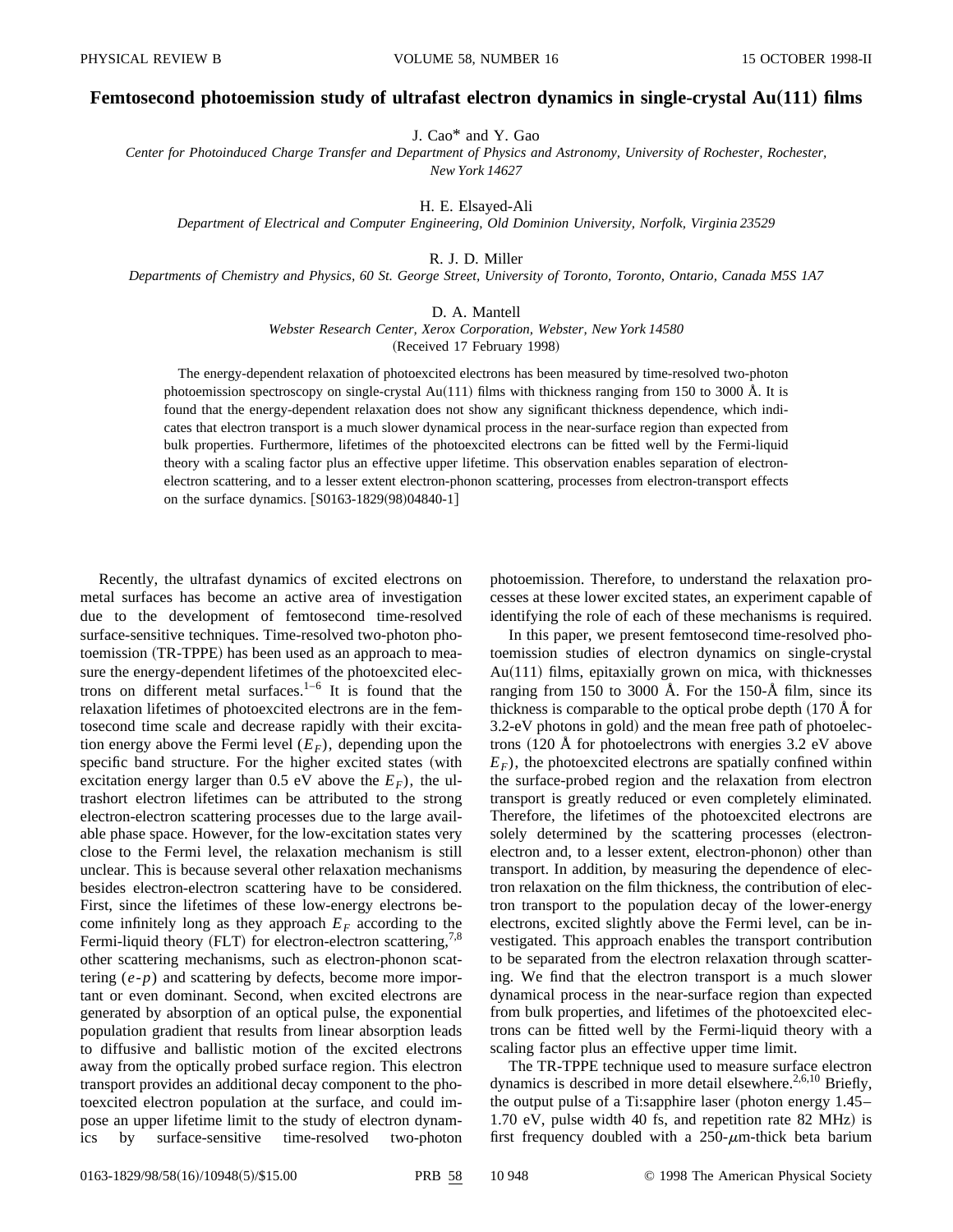borate doubling crystal. The doubled light (photon energy  $2.9-3.4$  eV) is then split by an equal-intensity beam splitter. One beam serves as a pump pulse to generate excited electrons in the sample, while the other, passing through a variable delay line, is used as a probe pulse to photoemit the excited electrons. The relative polarizations of the pump and probe beams can be changed by a zero-order half-wave plate inserted in one beam path. By recording the photoelectron intensity from each specific excited electronic state of the sample as a function of the pump-probe delay time, the relaxation of the excited electrons can be directly observed. The laser pulse energy was kept very low, at about 0.5 nJ/ pulse, and on average less than one electron per pulse was photoemitted. The electronic temperature rise due to the laser pulse irradiation was estimated less than  $10 K (0.5 nJ/pulse)$ and 150  $\mu$ m beam diameter). This low-pulse-energy and high-repetition-rate measurement provides high sensitivity and more reliable detection by eliminating the ambiguities that might arise in a highly excited electron distribution, from effects such as thermionic emission, or space-charge factors.

Au $(111)$  single-crystal films were fabricated by epitaxial growth on mica substrates by thermal evaporation in a separate ultrahigh-vacuum chamber. The film thickness was determined by a crystal thickness monitor with an estimated absolute accuracy better than  $\pm 20\%$  of the film thickness. In order to obtain an atomically clean surface, each sample was degassed in the UHV testing chamber with a base pressure of  $5 \times 10^{-11}$  torr at 750 K for several hours, and flashed to 1000 K for a few seconds to remove the surface contaminants introduced during transport in the open air. After this treatment, carbon contaminant was not detectable, and the estimated oxygen coverage was less than 0.05 ML based on x-ray photoelectron spectroscopy (XPS) peak-intensity calculations. Reflection high-energy electron diffraction showed sharp single-crystal patterns with  $(111)$  orientation.

A two-photon photoemission spectrum from an  $Au(111)$ surface after the flash-heating treatment is shown in Fig. 1. The spectrum was taken with photon energy of 3.2 eV at an energy resolution of 0.1 eV. The surface work function  $\Phi$  is determined from  $\Phi = 2h\nu - W$ , where *W* is the measured spectral width. The typical work function of flashed  $Au(111)$ was 5.1 eV, which is within 0.3 eV of that published by another group.<sup>9</sup>

The clean  $Au(111)$  surface was first dosed with Cs to lower the surface work function. This enables lifetime measurements of the lower excited states, within 0.3 eV above  $E_F$ , with photon energies smaller than the intrinsic surface work function. The final alkali metal coverage is estimated to be less than 0.1 ML based on the work-function measurement and the XPS peak-intensity calculation. The perturbation to the electron dynamics after the alkali metal deposition has been investigated on the lifetime measurements on the  $Cu(100)$  surface<sup>6</sup> covered with different alkali metals (K and Cs), where no discrepancy of lifetime measurement within one-photon energy above the Fermi level was observed. In addition, the lifetime measurements do not show any observable difference compared with the clean  $Au(111)$  surface within the overlapping energy range  $2.0 \leq (E_i - E_F) \leq 3.2$  eV. A two-photon photoemission spectrum of Cs-covered Au(111) surface taken with photon energies of  $3.2$  eV is also



FIG. 1. Two-photon photoemission spectra of Au $(111)$  taken with a photon energy of 3.2 eV. Solid and dotted lines represent spectra from Cs-covered and clean  $Au(111)$  surfaces, respectively. The schematic of the two-photon photoemission process is shown in the inset.

shown in Fig. 1. The shape of the spectrum reflects the electronic band structure of the  $Au(111)$  surface. The flat part at the high-energy side is the two-photon photoemission from Au 6 $s$  electrons  $(s-p \text{ band})$ , and the peak at the lower energy is from Au 5*d* electrons with its rising edge at about 2.0 eV below  $E_F$ .<sup>7</sup>

The lifetime measurements were carried out right after alkali metal deposition by taking pump-probe scans at various kinetic energies of the two-photon photoemission spectrum. The polarizations of the pump and probe beams were kept perpendicular to each other  $(s$  and  $p$  polarized) in order to minimize the coherence peak. $6,10$  The corresponding energies of the intermediate states  $(E_i)$  are determined by assigning the Fermi edge in the two-photon photoemission spectrum  $(E_{KMAX})$  as the highest excited intermediate state, with one-photon energy above  $E_F$ , i.e.,  $E_i = E_K - E_{KMAX} + E_F$  $+h\nu$ , where  $E_K$  is the measured kinetic energies of photoelectrons. The extraction of the lifetimes from each pumpprobe scan follows our previous protocol used in the lifetime measurements on copper surfaces.<sup>6</sup> Briefly, for the highest excited electrons, their lifetimes are very short and the corresponding pump-probe scans are fitted by the convolution of a single exponential decay function with the instrument response function. For lower excitation states slightly above the Fermi level, a simple exponential decay no longer holds since the electron relaxation from the higher levels into the lower lying levels contributes to the population dynamics. This repopulation process was modeled by a simplified three-level system, which is described in more detail elsewhere for similar relaxation processes. $6,10$  This method enables the separation of the repopulation contribution to the electron relaxation processes from the intrinsic relaxation due to *e*-*e* scattering at the lower excited states very close to the Fermi level, and the extraction of the intrinsic electron lifetimes. A pump-probe scan taken from the excited state with energy of 0.3 eV above the Fermi level of the Cscovered 150 Å  $Au(111)$  film is shown in the inset of Fig. 2. Since the two-photon photoemission yield for *s*-polarized light is about six times smaller than that of the *p*-polarized light in our experiments, the nonlinear repopulation process causes the two-photon photoemission signal to be weaker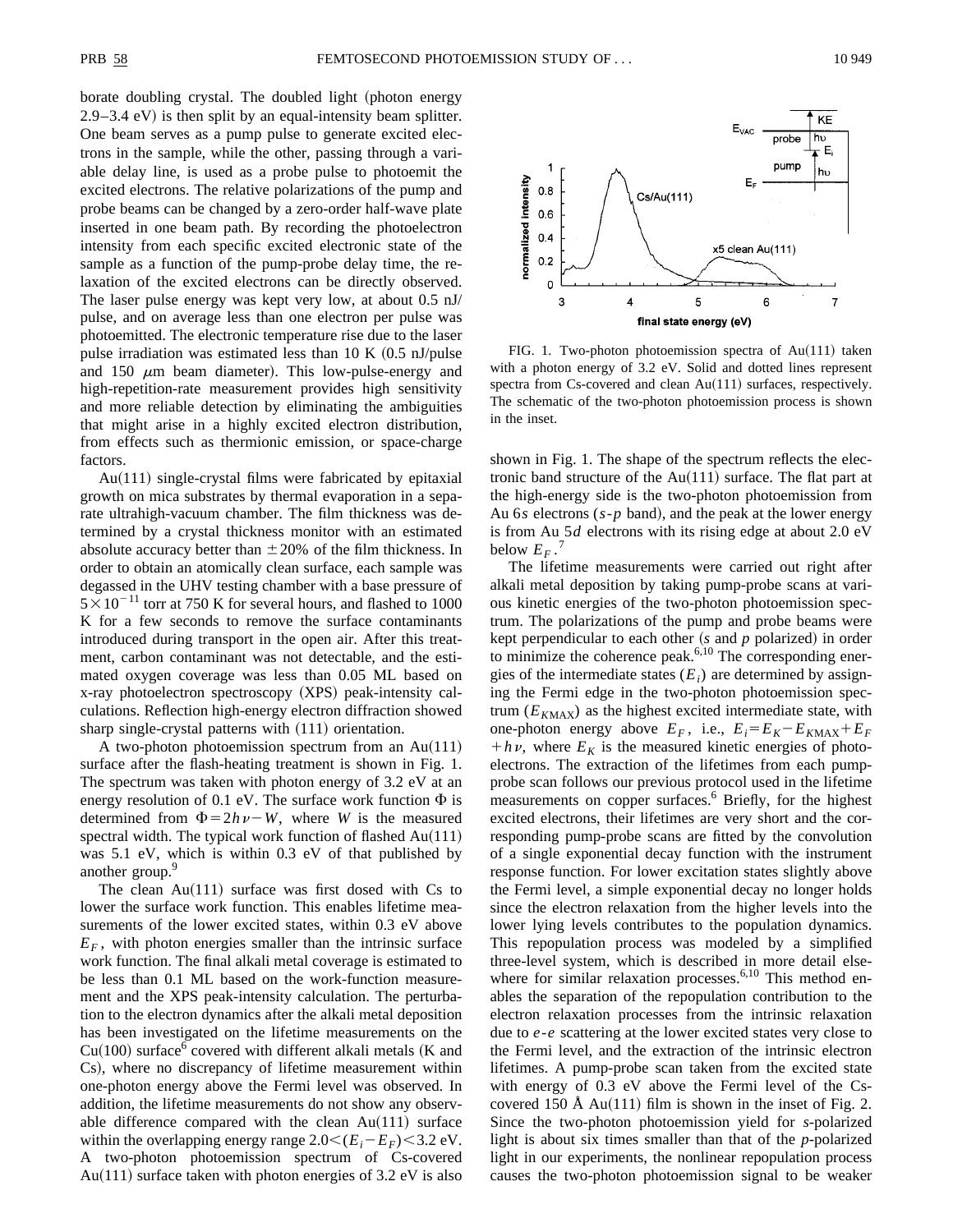

FIG. 2. Lifetime measurements of single-crystal  $Au(111)$  films with different thicknesses. The error bars are one standard deviation. Filled circles, shaded squares, and open diamonds represent lifetime measurements from films with thicknesses of 150, 500, and  $3000 \text{ Å}$ , respectively. The solid line is the best fit from Eq.  $(1)$  with  $z=6.5\pm0.6$  and  $\tau_1=345\pm32$  fs. The dotted line is the best fit with Fermi liquid theory alone ( $z=4.0\pm0.4$ ) for the energy range 0.7– 3.2 eV above the  $E_F$ . A pump-probe scan taken from the excited state with energy of 0.3 eV above the Fermi level of Cs-covered 150-Å Au $(111)$  film is shown in the inset. Its lifetime was fitted to be  $\tau = 238 \pm 10$  fs.

when the *s* beam is the pump and the *p* beam is the probe than *p* pump and *s* probe. This asymmetry in the pump-probe signal near zero time delay becomes stronger as the probed intermediate levels get closer to the Fermi level, where the repopulation process makes a larger contribution to the dynamics. This asymmetry serves as a fingerprint for the repopulation process in the cross-polarized TR-TPPE experiment.

The relaxation of photoexcited electrons as a function of their energies for  $Au(111)$  films with thicknesses of 150, 500, and 3000 Å are summarized in Fig. 2. Several results are noteworthy. First, for most of the excited-state energy range  $(0.7-3.2 \text{ eV}$  above  $E_F$ ), the lifetime energy dependence exhibits very good Fermi-liquid behavior, i.e.,  $\tau^{\alpha}(E_i)$  $-E_F$ <sup>-2</sup>. Second, the anomalous feature associated with the photoexcitation of *d* electrons also exists at about the same energy position (about  $1.7$  eV above the Fermi level) as in copper.<sup>6</sup> This effect is observable as a small change in slope, which is discernible in Fig. 2 as a longer-lived deviation from the best fit to the FLT predictions (dotted line). However, this feature is much weaker than that in copper, and we believe this difference is because the Au 5*d* electrons lie further away from the nucleus than Cu 3*d* electrons and are less localized. Third, the energy-dependent relaxation of photoexcited electrons does not show any noticeable thickness dependence. Single-crystal films were used explicitly to minimize the chances of electron scattering from grain boundaries and defects, and to explore the effects of hotelectron transport on the surface dynamics. The lack of any significant thickness dependence, over a range larger than 20 times that of the surface probe depth ( $\sim$ 120 Å), indicates that the hot-electron transport away from a metal surface is a much slower process in comparison with the scattering relaxation mechanisms.

Under the low-excitation condition, the excited electrons

in metals relax mainly through scattering with cold conduction-band electrons. Theoretical predictions for this energy-dependent relaxation process are generally calculated using Landau's Fermi-liquid theory.<sup>7</sup> The FLT prediction of electron lifetime due to electron-electron scattering based on the work of Quinn<sup>8</sup> by using a jellium model is given by  $\tau_{\text{ELT}}=18.38(\vec{E_i}-E_F)^{-2}$  (in fs), where the energy is in eV. Lumping all the other contributions (*e*-*p* scattering and electron transport) to the population decay into an effective decay constant  $\tau_1$ , the lifetimes of photoexcited electrons measured in the TR-TPPE can be modeled as

$$
\frac{1}{\tau} = \frac{1}{\tau_1} + \frac{1}{z \tau_{\text{FLT}}}.
$$
 (1)

The best fit of Eq.  $(1)$  to the experimental results for all the films is shown as a solid line in Fig. 2, with  $z=6.5\pm0.6$  and  $\tau_1$  = 345 ± 32 fs. We believe that the scaling factor 6.5 arises mainly from the fact that only the 6*s* electrons are included in the calculation and the screening of the 5*d* electrons is neglected. These observations should be compared to the similar results obtained from earlier time-resolved photoemission studies of the electron thermalization in a 300-Å polycrystalline Au film by Fann *et al.*<sup>1</sup> They found that the evolution of the electron-energy distribution from the nascent nonthermal distribution generated by an intense pump pulse to a hot Fermi-Dirac distribution can qualitatively be described by FLT within a factor of 5.

For single-crystal metal films, the mechanisms that make the most significant contributions in determining the effective lifetime  $\tau_1$  are electron-photon scattering and electron transport. In gold at room temperature, the average *e*-*p* scattering time is about 30 fs, and on average an electron loses about 15 meV (Debye temperature is 170 K) to create a phonon after each collision.<sup> $\prime$ </sup> Therefore, it will take about ten consecutive scattering events for an excited electron to lose more than 0.1 eV to escape out of the probe window of the energy analyzer  $(0.1 \text{ eV})$ . The corresponding upper lifetime limit through this electron-phonon scattering is about 300 fs, which is the same order of  $\tau_1$ .

The hot-electron transport in gold has also been studied by several groups $11-14$  using transient thermoreflectivity and thermotransmissivity. In these measurements, the front surface of a thin metal film was excited by an intense ultrashort laser pulse (intensity usually larger than  $10^{10}$  W/cm<sup>2</sup>), and the change in optical reflectivity or transmissivity at both front and back surfaces was recorded as a function of delay time between the pump and probe pulses. The delay time of the rising edge in the reflectivity modulation for the backsurface probe was found to increase with the sample thickness in a manner that is consistent with ballistic electron transport away from the surface region with a velocity of about  $10^8$  cm s<sup>-1</sup>, i.e., the same order of magnitude as the Fermi velocity of electrons in gold,  $1.4 \times 10^8$  cm s<sup>-1</sup>.

These studies prompted us to examine the effect of ballistic transport on the measured electron dynamics with TR-TPPE. A theoretical calculation, based on a one-dimensional ballistic-transport model was performed for the semi-infinite sample.<sup>15</sup> The basic assumptions of this model are that the photoexcited electrons are free to move isotropically in all directions at the Fermi velocity without suffering any colli-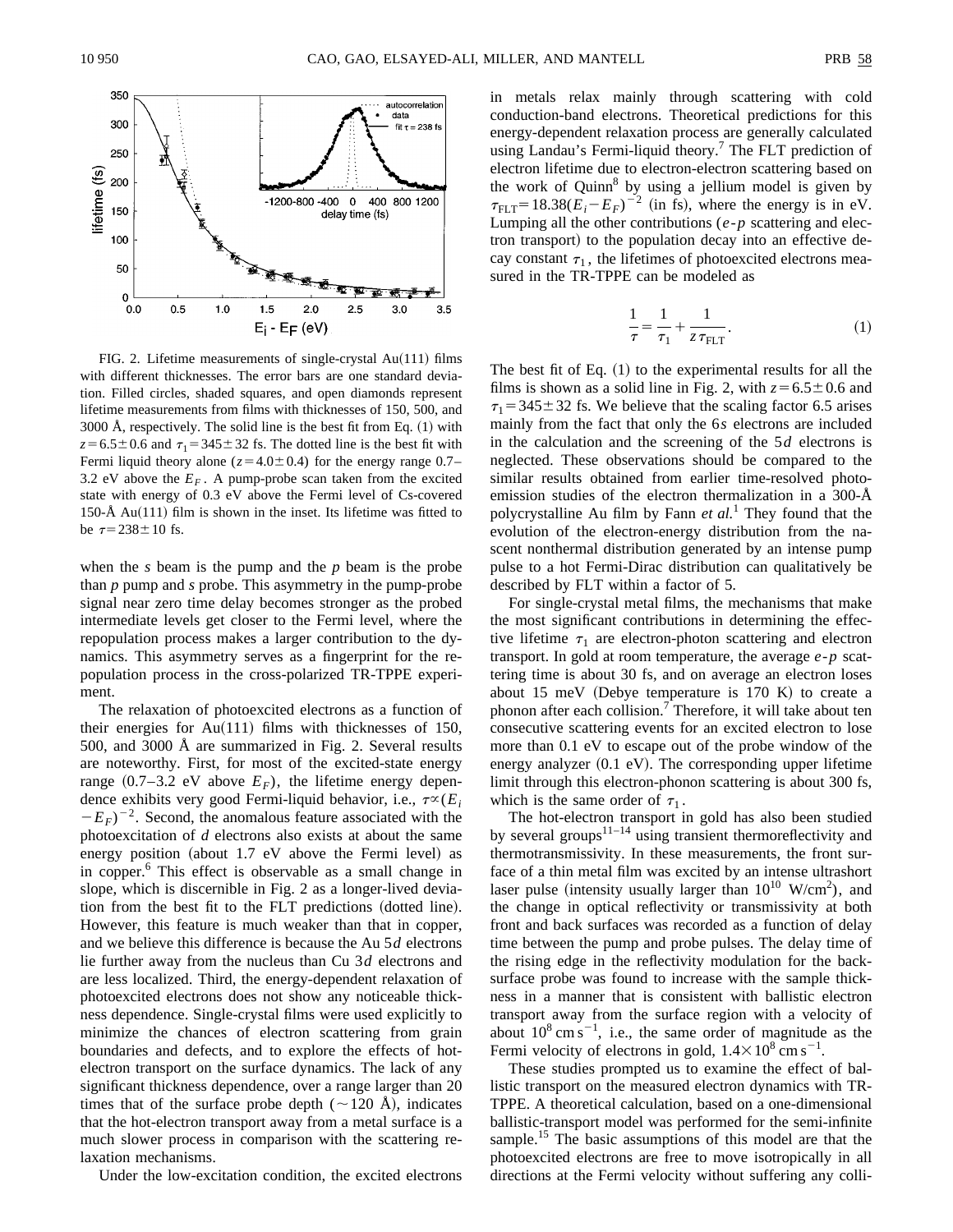

FIG. 3. Calculation of the effect of electron transport on the lifetime measurements of photoexcited electrons on the surface region with TR-TPPE. The dotted line is the photoelectron intensity as a function of delay time between pump and probe pulses after ballistic transport. In this calculation the optical skin depth was 170 Å for 3.2-eV photons and the escape depth of the photoelectrons was 110  $\AA$  for the electrons with 3.4-eV final energy (or 0.2-eV intermediate) above  $E_F$ . The solid line is a fit using a single exponential decay and gives an effective decay time of about 40 fs. The calculation of the effect of ballistic transport in front reflectivity measurements is shown in the inset. Assuming strictly diffusive surface transport, the decay times are expected to be  $\sim 85$  and  $\sim$  120 fs for surface TR-TPPE and front-surface reflectivity studies, respectively.

sions, and at the surface they undergo total elastic reflections. The isotropic transport assumption is based upon the fact that the band structure of Au in the vicinity of the Fermi level is very much free-electron-like<sup>7</sup> and the electronic temperature rise (less than  $10 K$ ) due to laser irradiation is small and will not significantly perturb this band structure. Since the laserexcited area (beam diameter 150  $\mu$ m) is much larger than both the optical skin depth  $(170 \text{ Å}$  for 3.2 eV photons) and the mean free path of photoelectrons  $(110 \text{ Å}$  for electrons at 3.4 eV above  $E_F$ ), the electron transport along the surface direction can be neglected on the ultrafast time scale (fs to ps). The contribution of electron transport away from the surface is calculated by the projection of the threedimensional distribution function to the surface normal direciton (one dimension). The effect of the finite mean free path of the photoelectrons is also includeld in the calculation. The calculation of photoelectron intensity as a function of the pump and probe delay time after this ballistic electron transport is shown in Fig. 3, which gives an upper lifetime limit to the excited electron population decay in the surface region of approximately 40 fs. This effective lifetime is much shorter than the lifetime of 290 fs for an electron at 0.2 eV above the Fermi level, obtained by extrapolating the experimental lifetime-energy dependence curve. The same calculation was also performed for the case of front surface reflectivity experiments with an optical skin depth of 150 Å and an electron velocity of  $1.4 \times 10^8$  cm s<sup>-1</sup> (Fermi velocity in gold), and the results are shown in the inset of Fig. 3 with the effective decay time of  $\sim$  69 fs.

In comparing the predicted decay in the surface distribution of photoexcited electrons to the experimental results, as a function of crystal thickness, it is clear that transport is not contributing significantly to the dynamics. The absence of this component to the electron dynamics is intriguing as it is clearly observed in the transient (back surface) reflectivity studies. The resolution of this discrepancy between the photoemission and the transient reflectivity might be found in the difference of experimental methods being used. When optical probes are used to study surface electron dynamics, the observables are the macroscopic optical constants and theoretical models are needed to extract electron dynamical information from the observed changes in optical properties. Therefore, these techniques generally do not provide a direct measurement of the electron dynamics, as time-resolved two-photon photoemission does. Due to the relatively low sensitivity of optical probes, more intense laser pulses are used in thermoreflectivity experiments, which induces significant lattice heating. As a result, electron-phonon coupling must be considered in order to extract information about the electron dynamics. Under the very high excitation density (higher than  $10^{10}$  W/cm<sup>2</sup>) and nonthermal conditions, it might be statistically possible that some of the hot electrons transport more or less ballistically while the majority do not. For example, considering the average *e*-*p* collision time of 30 fs, it is possible for some of the lower excited electrons slightly above  $E_F$  with Fermi velocity ( $\sim$  14 Å/fs) to transverse across a film (thickness of 3000 Å) without suffering any significant collisions. Thus, the optical measurements of the rising edge of the thermal modulation signal might mainly recover the ballistic portion of the electron transport. In the present measurements, almost no lattice heating was involved due to the much lower laser pulse intensity used (less than  $10^8$  W/cm<sup>2</sup>). Furthermore, with highly surfacesensitive time-resolved two-photon photoemission, we measure the residue of hot electrons after transport, and this ballistic transport portion will be a much smaller component to the total population decay.

It is worth noting that even the decays from the front surface reflectivity do not show a decay component that would correspond to the ballistic transport, which is estimated at about  $69$  fs (see inset of Fig. 3), to the electron population decay at the surface region.<sup>12</sup> The measured reflectivity decay time constants are about 1 and 2 ps for 200 and 2000-Å films for their front-surface pump-probe data, which gives  $\sim$  2 ps effective decay time for the transport contribution. This is comparable to our results observed in the TR-TPPE experiments. This decay in the near-surface distribution is even slower than that expected for completely diffusive motion of the electron distribution. Assuming bulk parameters<sup>7</sup> (diffusivity  $D = K/C_e$ , where *K* (310 W/m K) is the electron thermal conductivity, and  $C_e$  (18.4 J/m<sup>3</sup> K) is the electron specific heat at room temperature), the diffusive transport should lead to a 1/*e* decay time of approximately 85 and 120 fs for TR-TPPE and time-resolved front-surface reflectivity, respectively. Again, the upper lifetime limit and lack of crystal thickness dependence do not show a transport component of this magnitude. Several processes might contribute, in part, for this observed slower transport phenomenon. First, the initial excitation in gold with 3.2-eV photons involves predominately direct transition from the *d*-band to the *sp* band. Subsequent relaxation of the *d* holes will generate excited electrons through the Auger process that lies in the energy range probed in the experiment. The measured relaxation processes will thus be influenced by the relaxation